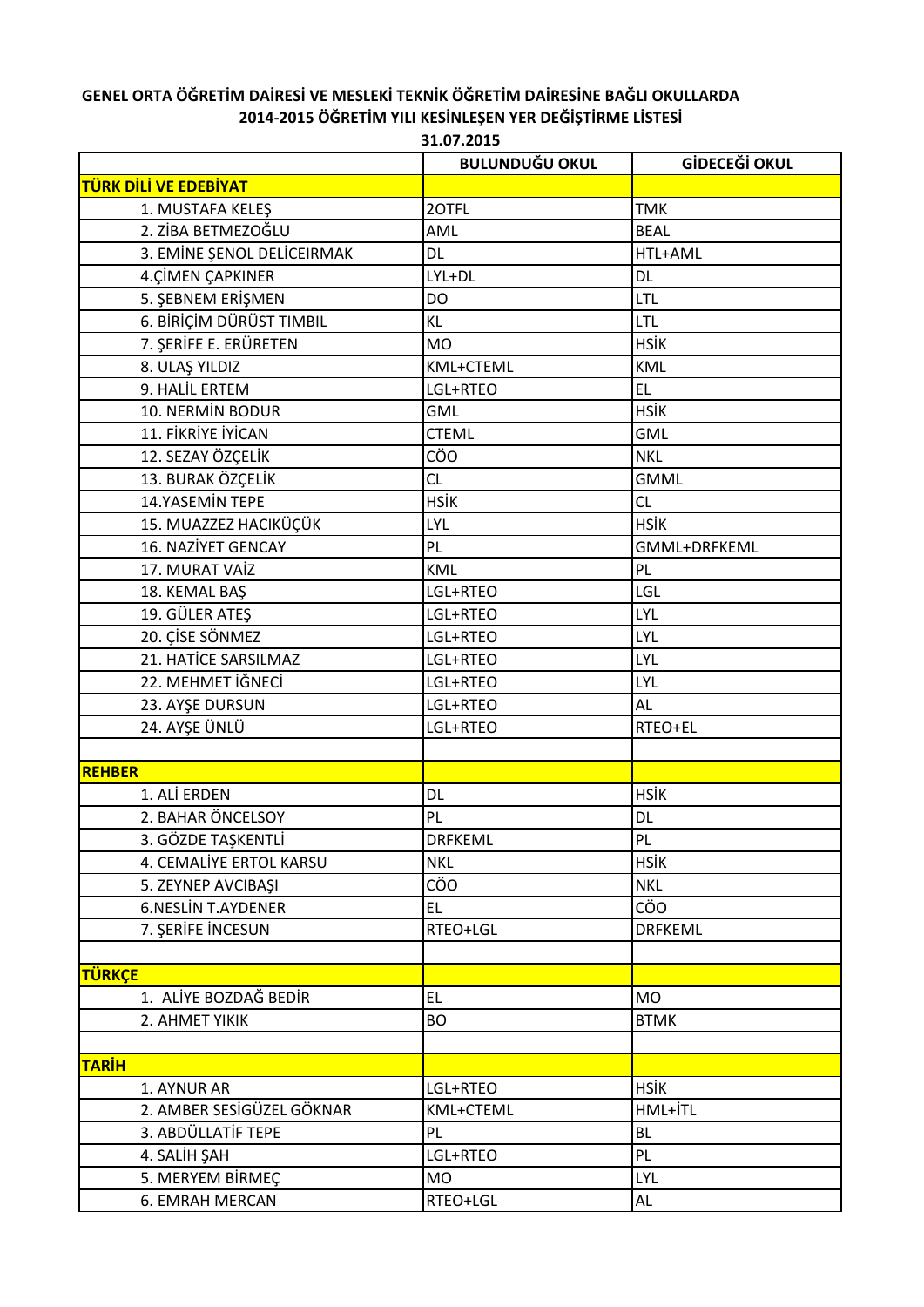| <b>COĞRAFYA (İNG)</b>     |                |              |
|---------------------------|----------------|--------------|
| 1. CANSU KARŞILI          | RTEO+LGL       | MTMK+BL      |
| 2. ASİYE MEVLİTOĞLU       | RTEO+LGL       | <b>TMK</b>   |
|                           |                |              |
| <b>COĞRAFYA</b>           |                |              |
| 1. CEMİL CAHİT ENSARİ     | DL+BEAL        | LTL          |
| 2. ERKAN ÇAVUŞ            | <b>HSİK</b>    | <b>DL</b>    |
| 3. PINAR YILDIZ           | <b>RTEO</b>    | <b>HSİK</b>  |
| 4. NİLGÜN ERYENER         | RTEO+LGL       | <b>HSİK</b>  |
| 5. DİLBER ÇALICIOĞLU      | EL             | GMML+DRFKEML |
| <b>6. SERKAN SÜREK</b>    | HML+DRFKEML    | <b>NKL</b>   |
| 7. FARUK ASLAN            | LYL            | <b>AL</b>    |
| 8. AYŞE GÖÇER KIZARTICI   | GTMK+DO        | <b>GTMK</b>  |
| 9. OYA ÖZLER              | <b>STO</b>     | <b>KL</b>    |
| 10.EZDİN DOĞMAZ           | <b>RTEO</b>    | LYL          |
|                           |                |              |
| <b>SOSYALBİLGİLER</b>     |                |              |
| 1. SERAP İLKTAÇ           | <b>EL</b>      | <b>MO</b>    |
|                           |                |              |
| <b>MATEMATIK</b>          |                |              |
| 1. ÖZGE DİLEK SERGEN      | EL             | EL+MO        |
| 2. UMUT YOLSAL            | <b>EL</b>      | <b>BL</b>    |
| 3. HABİBE TİLİM           | LGL+RTEO       | <b>EL</b>    |
| 4. YILDIZ BAKIRCI         | CÖO            | <b>NKL</b>   |
| 5. İPEK SÖNMEZKALE        | CL             | CÖO          |
| 6. İHSAN NURLUÖZ          | MO+EL          | <b>GMML</b>  |
| 7. EMİNE GÜNAYDIN         | EL+RTEO        | <b>EL</b>    |
| 8. SİBEL GENCALİOĞLU      | GMTL+GMML      | <b>GMTL</b>  |
| 9. YUSUF KATA             | <b>EL</b>      | KML+İTL      |
| 10. YANKI YAĞCIOĞLU       | RTEO+LGL       | <b>EL</b>    |
| 11. SABİHA GARABLİ        | LGL+RTEO       | LGL+EL       |
|                           |                |              |
| <b>MATEMATİK (İNG)</b>    |                |              |
| 1. ZEHRA KAVUKLU          | <b>MTMK</b>    | <b>TMK</b>   |
| 2. EMİNE AKTUNÇ           | <b>MO</b>      | <b>MTMK</b>  |
| 3. SERAL ÜNEY YÜKSELER    | <b>BEAL</b>    | <b>TMK</b>   |
| 4. BUĞRA GÜNEY            | 19MTMK         | <b>BEAL</b>  |
| 5. SEMAY KAŞIKÇI          | <b>GTMK</b>    | 19MTMK       |
| 6. POLAT ÇAKIROĞLU        | GML+CTEML      | <b>GTMK</b>  |
| 7. MEHMET HALİMOĞLU       | <b>ŞZÇO</b>    | <b>HSİK</b>  |
| 8. ÖZGE G. BEŞERLER       | <b>BL</b>      | ÇO           |
|                           |                |              |
| <b>FİZİK (İNG)SCIENCE</b> |                |              |
| 1. UMUT ZEYTİN            | <b>BL</b>      | GTMK+BL      |
| 2. HALİL ALKIM            | <b>BL+MTMK</b> | <b>MTMK</b>  |
| 3. ESEN UĞURAL            | RTEO+LGL       | <b>BL</b>    |
|                           |                |              |
| <b>KİMYA</b>              |                |              |
| 1. SONAT ÜNTEL            | <b>BTMK</b>    | <b>BEAL</b>  |
| 2. MUSTAFA KESKİNEL       | <b>EL</b>      | EL+BL        |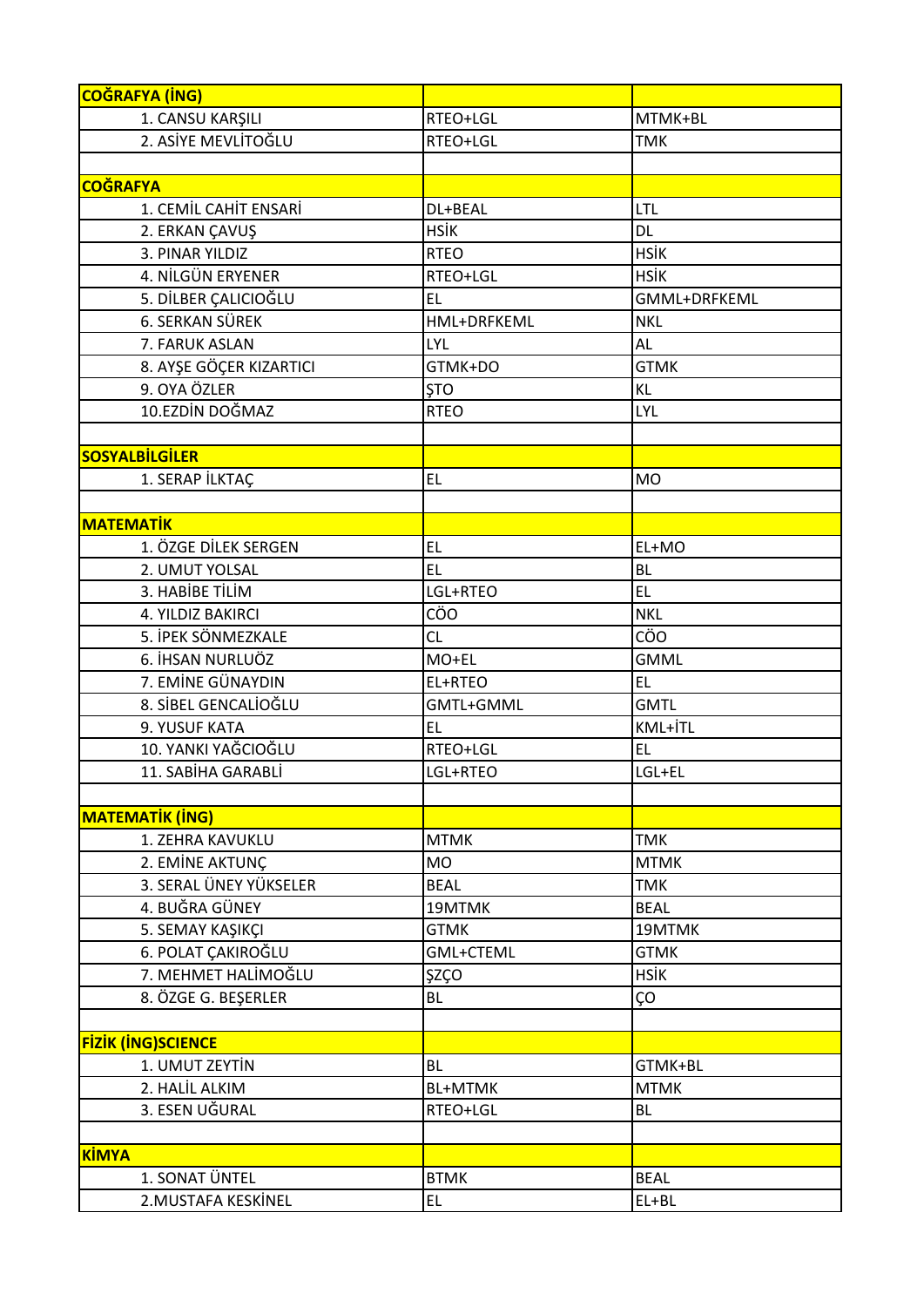| KIMYA( ING)                  |             |              |
|------------------------------|-------------|--------------|
| 1. RASİHA GAMZE ÖNEY         | RTEO+LGL    | MTMK+BL      |
|                              |             |              |
| <b>BİYOLOJİ (İNG)</b>        |             |              |
| 1. FİLİZ AŞAN                | RTEO+LGL    | MTMK+BL      |
| 2. LEMAN TANCER              | GTMK+19MTMK | 19MTMK       |
| 3. ALİYE GÖKSUN              | LGL+RTEO    | GTMK+BL      |
|                              |             |              |
| <b>FEN BİLGİSİ</b>           |             |              |
| 1. GÜLŞAN M. KAHRAMAN        | CÖO         | ÇO           |
| 2. OSMAN YILSEV              | PL          | CÖO          |
| 3. HAZAR TOYAL               | LGL+RTEO    | MO+EL        |
| 4. İPEK KASAPOĞLU            | <b>DO</b>   | DO+BTMK      |
| 5. BİNNUR İBİLİ              | CTEML+KML   | PL           |
|                              |             |              |
| <b>FEN BİLGİSİ (İNG)</b>     |             |              |
| 1. SERAP AYPAR               | ŞZÇO+CÖO    | ŞZÇO+MTMK    |
|                              |             |              |
| <b>INGILIZCE</b>             |             |              |
| 1. FUNDA DEDEOĞLU AKGÜN      | <b>HTL</b>  | <b>TMK</b>   |
| 2. NESRİN ARTAM              | PL          | <b>HTL</b>   |
| 3. ESRA MAVIOĞLU             | KML+CTEML   | PL           |
| 4. ASU YAHİ ÖZTOPRAK         | PL          | <b>HSİK</b>  |
| 5. DİLEK GİLANLIOĞLU         | <b>MO</b>   | PL           |
| 6. DİZE TOZAKI               | KML         | <b>MO</b>    |
| 7. NADİYE REŞATOĞLU          | <b>ŞTO</b>  | <b>HSİK</b>  |
| 8. FATMA TOKAY               | CL          | <b>HSİK</b>  |
| 9. YILDIZ TERZİOĞLU          | İTL         | <b>CL</b>    |
| 10. NİLDEM YIRTICI           | KML+CTEML   | İTL          |
| 11. SİNEM MENTEŞ GALİPOĞLU   | HML+AML     | <b>HML</b>   |
| 12. NURAL BERTAŞ             | <b>BL</b>   | <b>GMML</b>  |
| 13. EZGİ UMUR                | <b>RTEO</b> | <b>BL</b>    |
| 14. ASLIHAN PİR              | <b>BO</b>   | <b>AL</b>    |
| 15. ESRA B. ÖZ               | <b>HTL</b>  | <b>AL</b>    |
| 16. GAMZE GENÇ               | <b>EL</b>   | <b>CTEML</b> |
| 17. HASAN HÜSEYİN DOĞANÇİÇEK | <b>MO</b>   | <b>BL</b>    |
| 18. ÇİYDEM G. ANADOL         | KML+CTEML   | <b>MO</b>    |
| 19. BELİZ ÖZAVCILAR          | LGL+RTEO    | EL.          |
| 20. GÖKÇE GÖKBÖRÜ ÇAĞKAN     | LGL+RTEO    | EL.          |
| 21. CEMAL ALTINDAĞLI         | CTEML+KML   | EL.          |
|                              |             |              |
| <b>FELSEFE</b>               |             |              |
| 1. KEMAL DERVİŞOĞULLARI      | HSİK+HML    | <b>HSİK</b>  |
|                              |             |              |
| <b>BEDEN EĞİTİMİ (KADIN)</b> |             |              |
| 1. AYŞEGÜL ONBAŞI            | CL          | <b>LTL</b>   |
| 2. CANAN TOSUN               | <b>RTEO</b> | <b>CL</b>    |
| 3. DAMLA KAŞİF               | LGL         | <b>HSİK</b>  |
| 4. GÜLCAN YILDIZ             | EL.         | İTL          |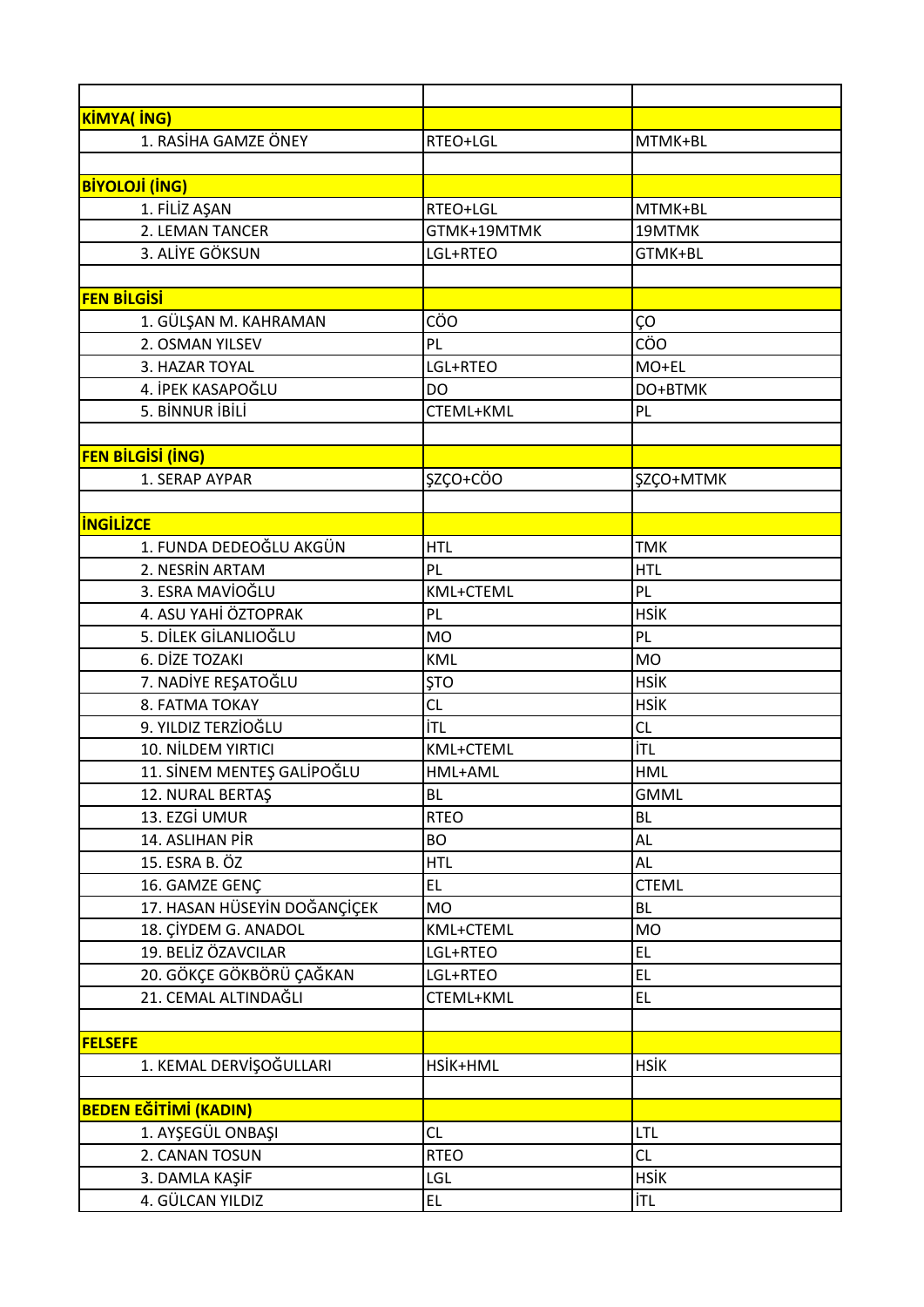| 6. GÜLŞEN ÖZKÖK                            | <b>GMML</b>          | <b>RTEO</b>        |
|--------------------------------------------|----------------------|--------------------|
| 7. NALAN ŞENDUR                            | <b>HSİK</b>          | <b>GMML</b>        |
| 8. GÜLBAHAR ORÇAN                          | LGL+RTEO             | <b>HSİK</b>        |
| 9. ÜMMÜ GÜLBAHAR MEVLİT                    | SSEML+AML            | AML                |
| 10. EMEL ÖZBAŞAR                           | <b>EL</b>            | PL                 |
| 11. AYTEN YUMURTAŞ NURÇİN                  | KML+CTEML            | EL.                |
|                                            |                      |                    |
| <b>BEDEN EĞİTİMİ (ERKEK)</b>               |                      |                    |
| 1. KADİR HAKEL                             | CL                   | <b>HSİK</b>        |
| 2. OSMAN AKIN                              | <b>KML</b>           | CL                 |
| 3. HÜSEYİN ARHAN                           | <b>EL</b>            | KML                |
| 4. HÜSEYİN AŞKIN KINACI                    | <b>TMK</b>           | <b>AL</b>          |
| 5. ERİZ GİRİTLİ                            | <b>HSİK</b>          | <b>TMK</b>         |
| 6. BİLBAY GECEYATMAZ                       | LGL                  | <b>HSİK</b>        |
| 7.HASAN KÜDENLER                           | <b>MO</b>            | <b>BL</b>          |
| 8. HASAN TOY                               | <b>BL</b>            | <b>MO</b>          |
|                                            |                      |                    |
| MÜZİK                                      |                      |                    |
| 1. BUĞÇE DİKMENAY                          | <b>İTL+CTEML</b>     | <b>CTEML</b>       |
| 2. OYA BERKSOY                             | BEYO+PL              | İTL                |
| 3. SERAY ELÇİN KORTAN                      | <b>RTEO</b>          | EL.                |
|                                            |                      |                    |
| <b>RESİM İŞ/GÖRSEL SANATLAR</b>            |                      |                    |
| 1. NİLÜFER İNANDIM                         | LGL+RTEO             | <b>BL</b>          |
|                                            |                      |                    |
| <b>BİLGİSAYAR</b>                          |                      |                    |
| 1. ALİ AKÇİN                               | LGL+RTEO             | RTEO+EL            |
| 2. AHMET AKARSU                            | DL+LYL               | <b>HML</b>         |
| 3. FATMA ARKOY                             | LGL+RTEO             | <b>HML</b>         |
| 4. UMUT ÖZKURT                             | KML+CTEML            | <b>CTEML</b>       |
|                                            |                      |                    |
| <b>TİCARET MESLEK DERSİ/MUHASEBE</b>       |                      |                    |
| 1. UĞUR KAŞOT                              | <b>STO</b>           | <b>GML</b>         |
|                                            |                      |                    |
| <b>ALMANCA</b>                             |                      |                    |
| 1. GÖZDE YÜCEL NURAY                       | HTL+GML              | <b>BTMK</b>        |
| 2. ŞEBNEM E. BESİMLER                      | DO+LAGSL             | DO+BEAL            |
| 3. MİSLİ ÇAĞANSOY                          | LGL+RTEO             | DL+CÖO             |
| 4. NEŞE ARABACIOĞLU                        | LGL+RTEO             | PL+ŞZÇO            |
| 5. BİNGÜL KÜÇÜK                            | <b>BL</b>            | BL+ LYL            |
| 6. AYŞE BAHŞİ                              | LGL+RTEO             | <b>ŞTO</b>         |
|                                            |                      |                    |
| <b>FRANSIZCA</b>                           |                      |                    |
| 1. BANU ÖZDOĞANLAR                         | <b>BTMK+TMK</b>      | <b>TMK</b>         |
| 2. GÖZDE E. AŞÇIOĞLU                       | <b>BTMK+TMK</b>      | <b>TMK</b>         |
| 3. PERVIN ARIFOGLU                         | <b>KL</b>            | <b>BTMK</b>        |
| 4. AYŞE ÖZYAŞA                             | LGL+RTEO             | <b>KL</b>          |
| 5. NEZİHE ZEYBEK                           |                      |                    |
|                                            |                      |                    |
|                                            | PL+CL                | DL+CL              |
| 6. MELEK ÜRÜNCÜOĞLU<br>7. LYUDMYLA KIRANER | LGL+RTEO<br>LGL+RTEO | PL+MO<br><b>BL</b> |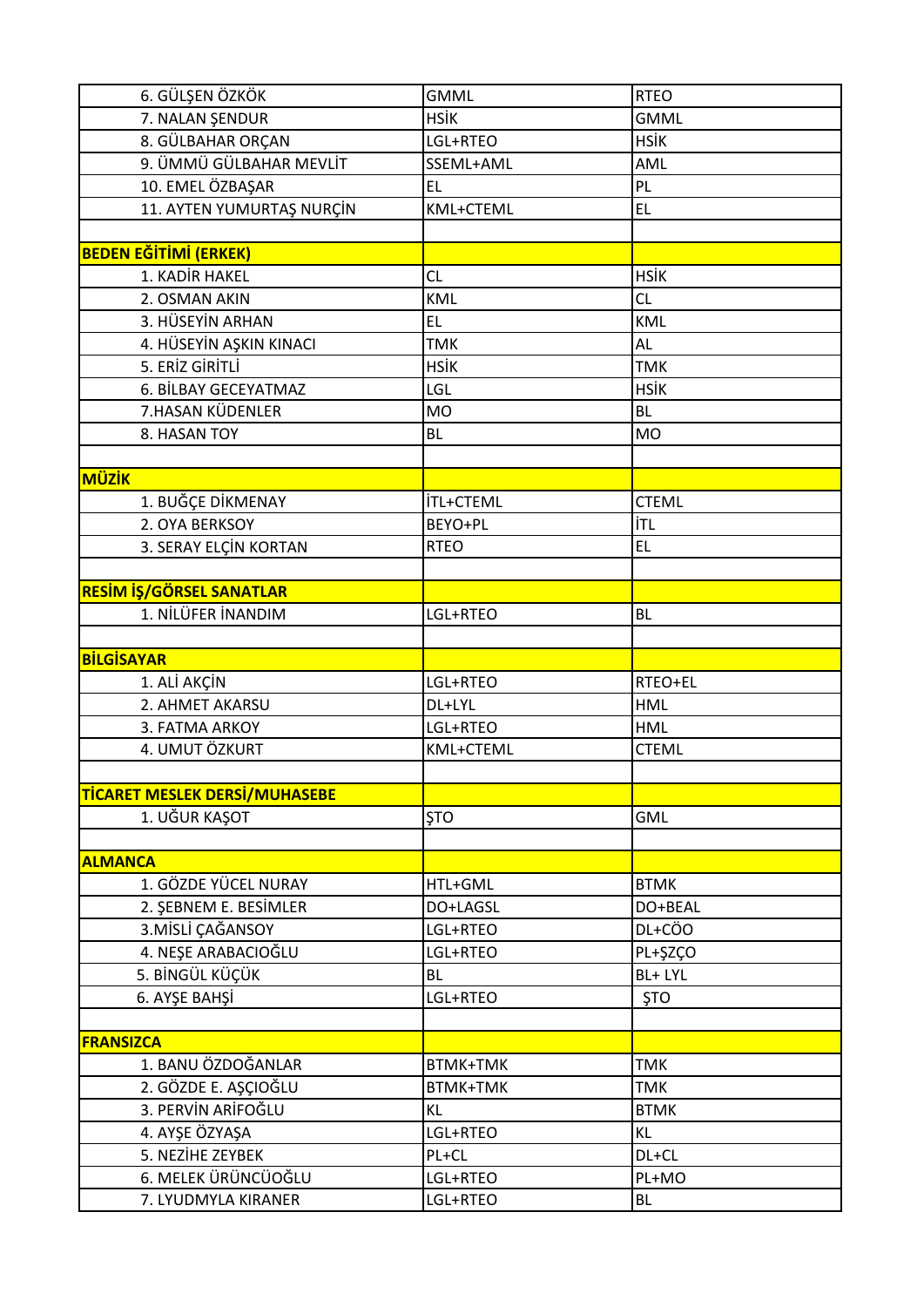| YUNANCA                              |                  |                 |
|--------------------------------------|------------------|-----------------|
| 1. EBRU ALKAN                        | <b>ASO</b>       | <b>SHRO</b>     |
| 2. ÖZGEN ÖZYÖNÜM                     | PL+ŞZÇO          | AL+ŞZÇO         |
| 3. ÇAĞDAŞ POLİLİ                     | <b>OVO</b>       | ASO+BOO         |
| 4. ŞEHBAL ÖZDOĞAN                    | <b>BO+TMK</b>    | <b>OVO</b>      |
| 5. ECE BİLGEHAN                      | <b>CO+NKL</b>    | ÇΟ              |
|                                      |                  |                 |
| <b>ELEKTRİK</b>                      |                  |                 |
| 1. BEGÜM ÜNVEREN                     | <b>GML</b>       | <b>SSEML</b>    |
| 2. BEKİR SAFKAN                      | SSEML            | <b>GML</b>      |
| 3. ÜMİTCAN YAŞAMSAL                  | KML+CTEML        | <b>SSEML</b>    |
|                                      |                  |                 |
| <b>ELEKTRONIK</b>                    |                  |                 |
| 1. İSMAİL ÇALIKUŞU                   | <b>CTEML</b>     | SSEML           |
| 2. GÖRKEM ÇELİK                      | <b>KML+CTEML</b> | <b>HML</b>      |
| 3. ABUZER KARABATAK                  | <b>CTEML</b>     | <b>DRFKEML</b>  |
|                                      |                  |                 |
| TURİZM                               |                  |                 |
| 1. BAHAR TUĞCU                       | <b>GMTL</b>      | <b>HTL</b>      |
| 2. ERKUL AKTUNÇ                      | KML              | <b>GMTL</b>     |
| 3. İLKAY YÜZÜGÜLEN KANNUR            | GML+MTL          | <b>GMTL</b>     |
| 4. RUFAT RUFAT                       | KML+CTEML        | <b>GML</b>      |
| 5. MELİKE KADIOĞLU                   | KML+CTEML        | KML+GML         |
| 6. BENGÜL PARS                       | <b>GMTL</b>      | KML             |
| 7. BİLAL ÇALIKUŞU                    | KML              | <b>KML+GMTL</b> |
|                                      |                  |                 |
| <b>METAL İŞLERİ</b>                  |                  |                 |
| 1. HASAN ERSAL                       | <b>DRFKEML</b>   | DRFKEML+SSEML   |
|                                      |                  |                 |
| <b>MAKINE</b>                        |                  |                 |
| 1. AYHAN ŞARMAN                      | KML+CTEML        | SSEML           |
|                                      |                  |                 |
| <b>INSAAT TEKNOLOJISI</b>            |                  |                 |
| 1. BİLGİN KANAL                      | <b>DRFKEML</b>   | <b>SSEML</b>    |
| 2. NAİLE E. ÖZTÜRK                   | <b>GML</b>       | <b>SSEML</b>    |
| 3. ÖZDEMİR ZAYIMLAR                  | DRFKEML+GML      | <b>GML</b>      |
|                                      |                  |                 |
| <b>MOBİLYA TASARIM</b>               |                  |                 |
| 1. SEMİR TÜMKAYA                     | <b>KML</b>       | <b>DRFKEML</b>  |
| 2. ERÇİN GÜLAKDENİZ                  | KML+CTEML        | <b>SSEML</b>    |
| 3. AYDIN KIRKLAR                     | KML+CTEML        | SSEML           |
| 4.HÜSEYİN CAN                        | SSEML            | DFKEML+SSEML    |
|                                      |                  |                 |
| GÖRSEL İŞİTSEL MEDYA/GRAFİK FOTOĞRAF |                  |                 |
| 1. KADRİYE TAŞÇI                     | CTEML+MML        | <b>CTEML</b>    |
| 2. HÜSEYİN KAŞOT                     | CTEML+MML        | <b>CTEML</b>    |
|                                      |                  |                 |
| <b>TARIM</b>                         |                  |                 |
| 1. GÜRSEL KABARAN                    | <b>ŞTO</b>       | <b>GML</b>      |